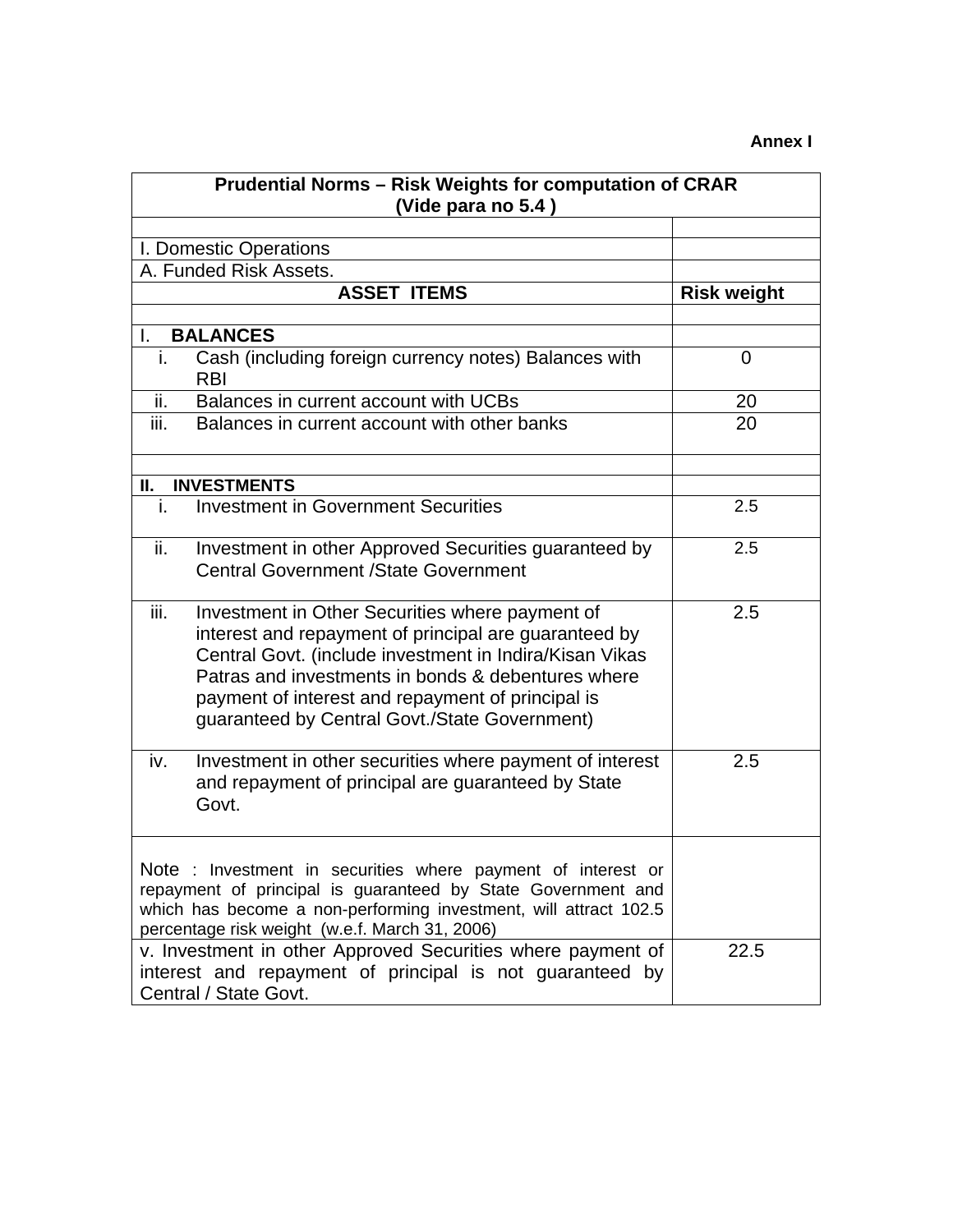| Investment in Govt. guaranteed securities of government<br>v.<br>undertakings which do not form part of the approved<br>market borrowing Program                                                                                                                                                                 | 22.5           |
|------------------------------------------------------------------------------------------------------------------------------------------------------------------------------------------------------------------------------------------------------------------------------------------------------------------|----------------|
| (a) Claims on commercial banks, District Central Co-<br>vi.<br>operative Banks, and State Co-operative Banks such as<br>fixed deposits, certificates of deposits, etc.<br>(b) Claims on other Urban Co-operative banks such<br>as term/fixed deposits                                                            | 20             |
| Investments in bonds issued by All India Public financial<br>vii.<br>Institutions.                                                                                                                                                                                                                               | 102.5          |
| viii.<br>Investments in bonds issued by Public Financial<br>Institutions for their Tier-II Capital                                                                                                                                                                                                               | 102.5          |
| All Other Investments<br>ix.<br>Note: Intangible assets and losses deducted from Tier I<br>capital should be assigned zero weight                                                                                                                                                                                | 102.5          |
| The off balance sheet (net) position in 'WI' securities,<br>X.<br>scrip-wise.                                                                                                                                                                                                                                    | 2.5            |
| <b>LOANS AND ADVANCES.</b><br>Ш.                                                                                                                                                                                                                                                                                 |                |
| i.<br>Loans and advances including bills purchased and<br>discounted and other credit facilities guaranteed by GOI                                                                                                                                                                                               | 0              |
| ii.<br>Loans guaranteed by State Govt                                                                                                                                                                                                                                                                            | $\overline{0}$ |
| iii.<br>A State Government guaranteed advance which has<br>become a non performing advance (w.e.f 31.03.06)                                                                                                                                                                                                      | 100            |
| Loans granted to PSUs of GOI<br>iv.                                                                                                                                                                                                                                                                              | 100            |
| <b>Real Estate Exposure</b><br><u>v.</u><br>(a) Mortgaged residential housing loan to individuals:                                                                                                                                                                                                               |                |
| upto Rs 30.00 lakh ( $LTV*$ ratio = or < 75 %)                                                                                                                                                                                                                                                                   | 50             |
| above Rs 30.00 (LTV ratio = $or < 75$ %).                                                                                                                                                                                                                                                                        | 75             |
| Irrespective of the loan amount (LTV ratio >75 %).                                                                                                                                                                                                                                                               | 100            |
| (b) Commercial real estate                                                                                                                                                                                                                                                                                       | 100            |
| (c)Co-op / group housing societies and Housing<br>Board and for any other purpose.                                                                                                                                                                                                                               | 100            |
| * LTV ratio should be computed as a percentage of total outstanding<br>account (viz. "principal +accrued interest + other charges<br>in the<br>pertaining to the loan" without any netting) in the numerator and the<br>realizable value of the residential property mortgaged to the bank in<br>the denominator |                |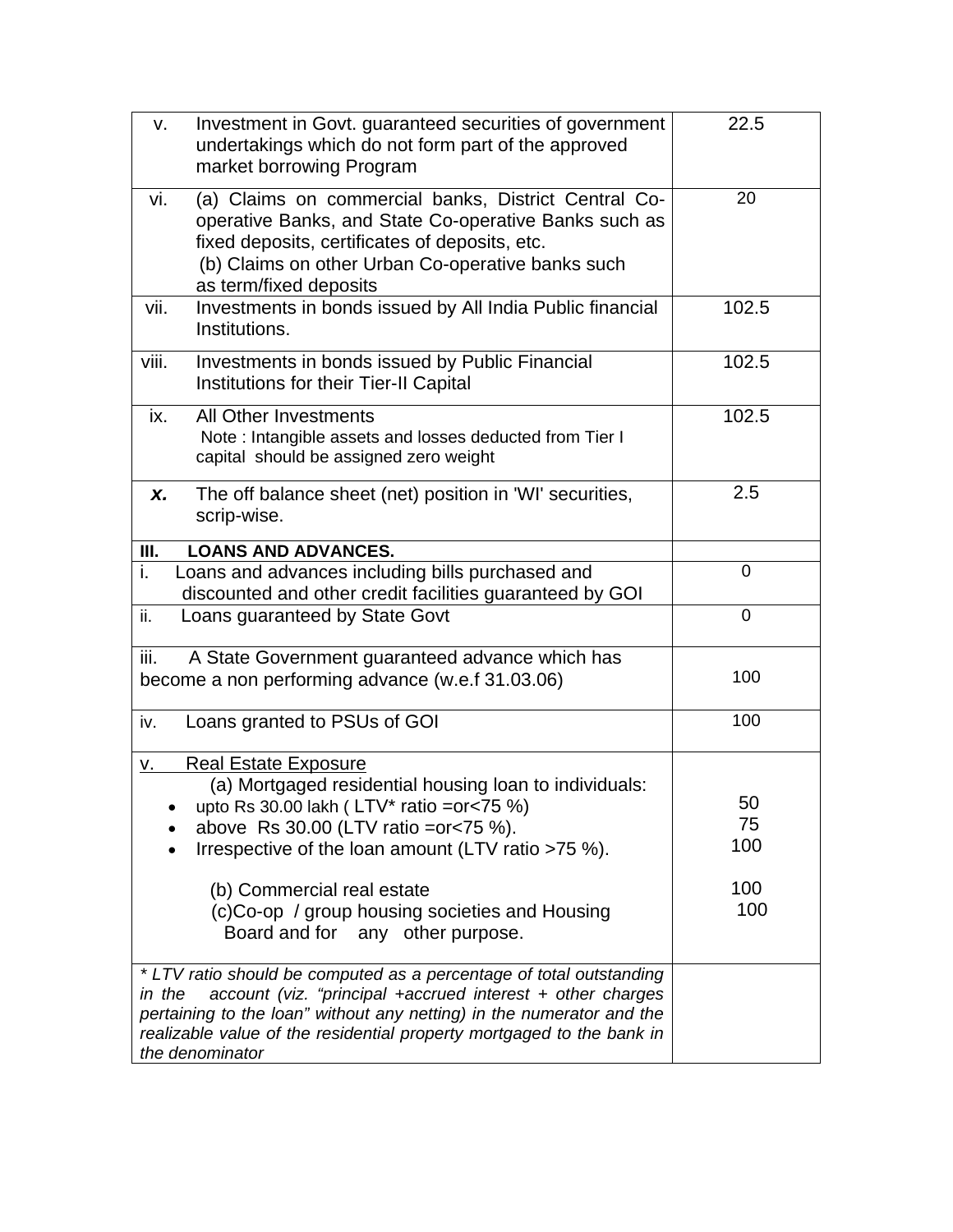| vi.<br>Retail Loans and Advances                                                                                       |             |
|------------------------------------------------------------------------------------------------------------------------|-------------|
| (a) consumer credit including personal loan                                                                            | 125         |
|                                                                                                                        |             |
| (b) loans up to Rs.1 lakh against gold and silver<br>ornaments                                                         | 50          |
|                                                                                                                        |             |
| (c) all other loans and advances including educational<br>loan.                                                        | 100         |
| (d) Loans extended against primary/collateral security of<br>shares/debentures                                         | 127.5       |
| vii.<br><b>Leased Assets</b>                                                                                           |             |
| a. Loans and advances for eligible activities to                                                                       |             |
| NBFCs engaged in hire purchase/ leasing                                                                                | 100         |
| activities now classified as Asset Finance<br>Companies                                                                | 125         |
| b. Ioans and advances for eligible activities to Non-                                                                  |             |
| Deposit Taking Systemically Important Non-                                                                             |             |
| Banking Finance Companies (NBFC- ND-SI)                                                                                |             |
| engaged in hire purchase/ leasing activities                                                                           |             |
|                                                                                                                        |             |
| viii.<br>Advances covered by DICGC / ECGC                                                                              | 50          |
| Note: The risk weight of 50% should be limited to the amount                                                           |             |
| guaranteed and not the entire outstanding balance in the<br>accounts. In other words, the outstanding in excess of the |             |
| amount guaranteed, will carry 100% risk weight.                                                                        |             |
|                                                                                                                        |             |
| Advances for term deposits, Life policies, NSCs,<br>ix.                                                                | $\mathbf 0$ |
| IVPs and KVPs where adequate margin is available                                                                       |             |
| Loans to staff of banks, which are fully covered by<br>Х.                                                              | 20          |
| superannuation benefits and mortgage of flat / house                                                                   |             |
|                                                                                                                        |             |
| Notes : While calculating the aggregate of funded and non-                                                             |             |
| funded exposure of a borrower for the purpose of assignment<br>of risk weight, banks may `net-off' against the total   |             |
| outstanding exposure of the borrower -                                                                                 |             |
| (a) advances Collateralised by cash margins or deposits,                                                               |             |
| (b) credit balances in current or other accounts of the                                                                |             |
| borrower which are not earmarked for specific purposes                                                                 |             |
| and free from any lien,                                                                                                |             |
| (c) in respect of any assets where provisions for depreciation                                                         |             |
| or for bad debts have been made,<br>(d) claims recd. from DICGC / ECGC and kept in a separate                          |             |
| a/c pending adjustment in case these are not adjusted                                                                  |             |
| against the dues outstanding in the respective a/cs.                                                                   |             |
| <b>Other Assets</b><br>IV.                                                                                             |             |
| 1. Premises, furniture and fixtures                                                                                    | 100         |
| 2. Other assets                                                                                                        |             |
| Interest due on Government securities<br>(i)                                                                           | 0           |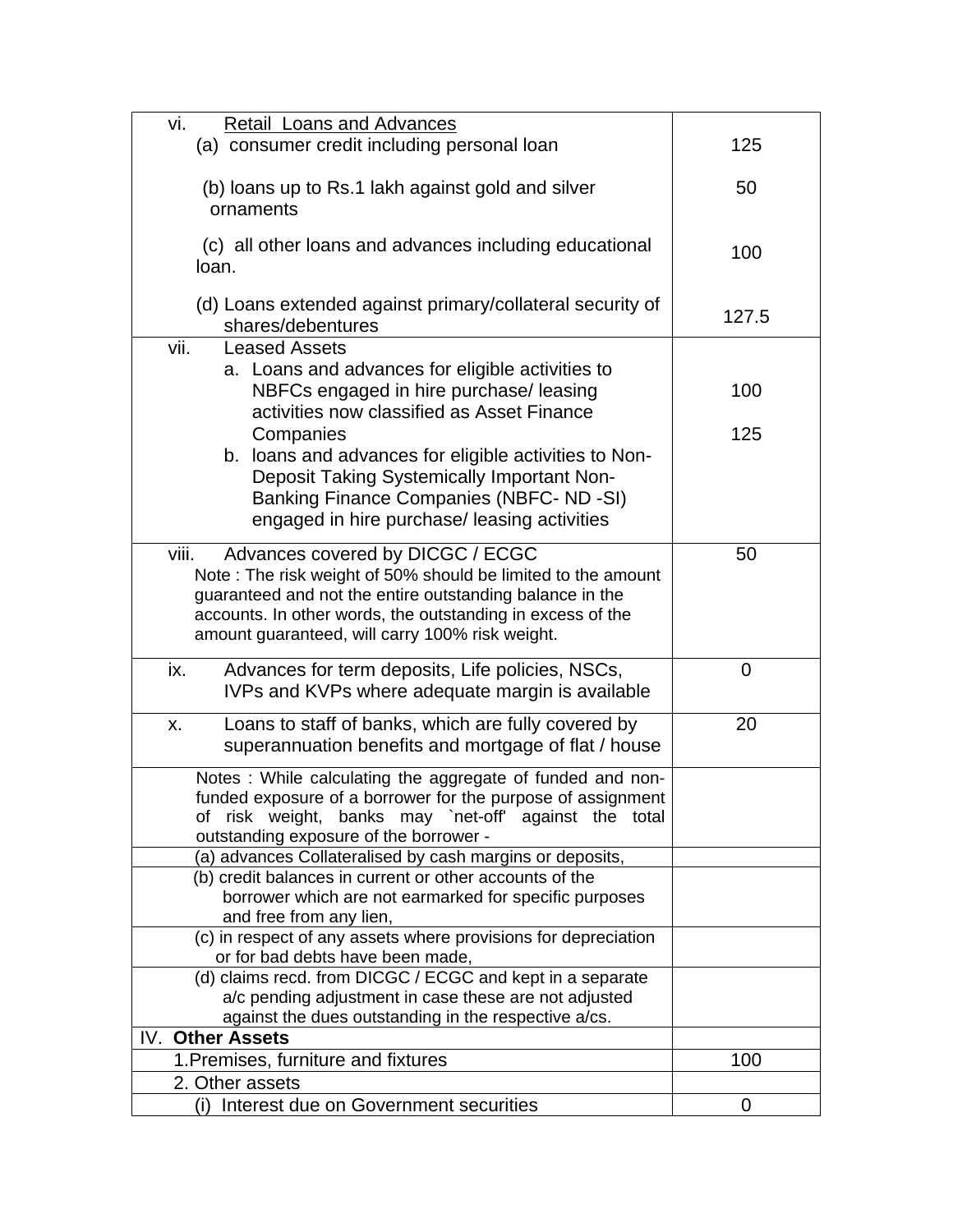| (ii) Accrued interest on CRR balances maintained with RBI |     |
|-----------------------------------------------------------|-----|
| (iii) Interest receivable on staff loans                  | 20  |
| (iv) Interest receivable from banks                       | 20  |
| (v)All other assets                                       | 100 |
| V. Market risk on open Position                           |     |
| 1. Market risk on foreign exchange open position          | 100 |
| (Applicable to Authorised Dealers only)                   |     |
| 2. Market risk on open gold position                      | 100 |

## **B. Off-Balance Sheet Items**

The credit risk exposure attached to off-Balance Sheet items has to be first calculated by multiplying the face amount of each of the off-Balance Sheet items by `credit conversion factors' as indicated in the table below. This will then have to be again multiplied by the weights attributable to the relevant counter-party as specified above.

| SI.No.         | <b>Instruments</b>                                                                                                                                                                                                                  | <b>Credit</b><br>conversion<br>factor (%) |
|----------------|-------------------------------------------------------------------------------------------------------------------------------------------------------------------------------------------------------------------------------------|-------------------------------------------|
| 1              | Direct credit substitutes e.g. general guarantees of<br>indebtedness (including stand L/Cs serving as<br>financial guarantees for loans and securities) and<br>acceptances (including endorsements with character<br>of acceptance) | 100                                       |
| 2              | Certain transaction - related contingent items (e.g.<br>warranties and standby L/Cs related to particular<br>transactions)                                                                                                          | 50                                        |
| 3              | Short-term self-liquidating trade-related contingencies<br>(such as documentary credits collateralised by the<br>underlying shipments)                                                                                              | 20                                        |
| 4              | Sale and repurchase agreement and asset sales with<br>recourse, where the credit risk remains with the bank.                                                                                                                        | 100                                       |
| 5              | Forward asset purchase, forward deposit and partly<br>paid shams and securities, which represent<br>commitments with certain draw down                                                                                              | 100                                       |
| 6              | Note issuance facilities and revolving underwriting<br>facilities                                                                                                                                                                   | 50                                        |
| $\overline{7}$ | Other commitments (e.g., formal standby facilities and<br>credit lines) with an original maturity of over one year.                                                                                                                 | 50                                        |
| 8              | Similar commitments with an original maturity upto one<br>year, or which can be unconditionally cancelled at any<br>time.                                                                                                           | $\Omega$                                  |
| 9              | (i) Guarantees issued by banks against the counter<br>quarantees of other banks                                                                                                                                                     | 20                                        |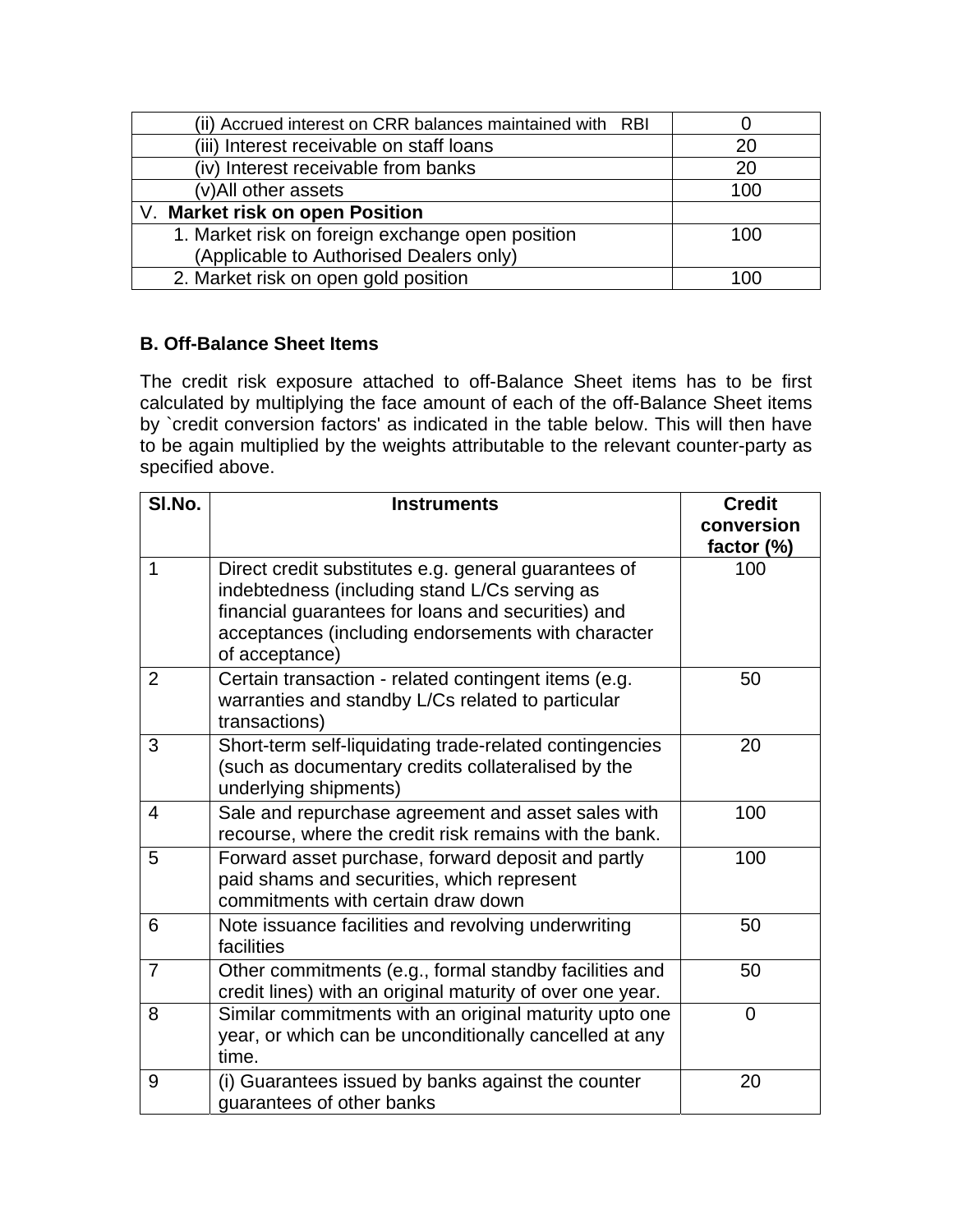|    | (ii) Rediscounting of documentary bills accepted by<br>banks. Bills discounted by banks which have been<br>accepted by another bank will be treated as a funded<br>claim on a bank.                                                                                                                                                                                                                                                                                                                                                                                                                                                                  | 20                       |
|----|------------------------------------------------------------------------------------------------------------------------------------------------------------------------------------------------------------------------------------------------------------------------------------------------------------------------------------------------------------------------------------------------------------------------------------------------------------------------------------------------------------------------------------------------------------------------------------------------------------------------------------------------------|--------------------------|
|    | Note: In these cases, banks should be fully satisfied that<br>the risk exposure is, in fact, on the other bank. Bills<br>purchased / discounted / negotiated under LC (where the<br>payment to the beneficiary is not made 'under reserve') will<br>be treated as an exposure on the LC issuing bank and not<br>on the borrower. All clean negotiations as indicated above<br>above, will be assigned the risk weight is normally<br>applicable to inter-bank exposures, for capital adequacy<br>purposes. In the case of negotiations 'under reserve' the<br>exposure should be treated as on the borrower and risk<br>weight assigned accordingly. |                          |
| 10 | Aggregate outstanding foreign exchange contracts of<br>original maturity -<br>Less than 14 calendar days<br>more than 14 days but less than one year<br>for each additional year or part thereof                                                                                                                                                                                                                                                                                                                                                                                                                                                     | 0<br>$\overline{2}$<br>3 |
|    | Notes:<br>While calculating the aggregate of funded and non-funded<br>exposure of a borrower for the purpose of assignment of risk<br>weight, bank may `net-off' against the total outstanding<br>exposure of the borrower credit balances in current or other<br>accounts which are not earmarked for specific purposes and<br>free from any lien.<br>After applying the conversion factor as indicated above, the<br>adjusted off-Balance Sheet value shall again be multiplied<br>by the weight attributable to the relevant counter-party as<br>specified.                                                                                       |                          |

*Note : At present, Primary Urban Cooperative Banks may not be undertaking most of the off balance sheet transactions. However, keeping in view their potential for expansion, risk-weights are indicated against various off balance sheet items, which, perhaps Primary Urban Cooperative Banks may undertake in future.* 

- II. Additional Risk Weights in respect of Overseas Operations of Banks (Applicable to Authorised Dealers only)
- 1. Foreign Exchange and Interest Rate related Contracts
- (i) Foreign exchange contracts include the following :
	- (a) Cross currency interest rate swaps
	- (b) Forward foreign exchange contracts
	- (c) Currency futures